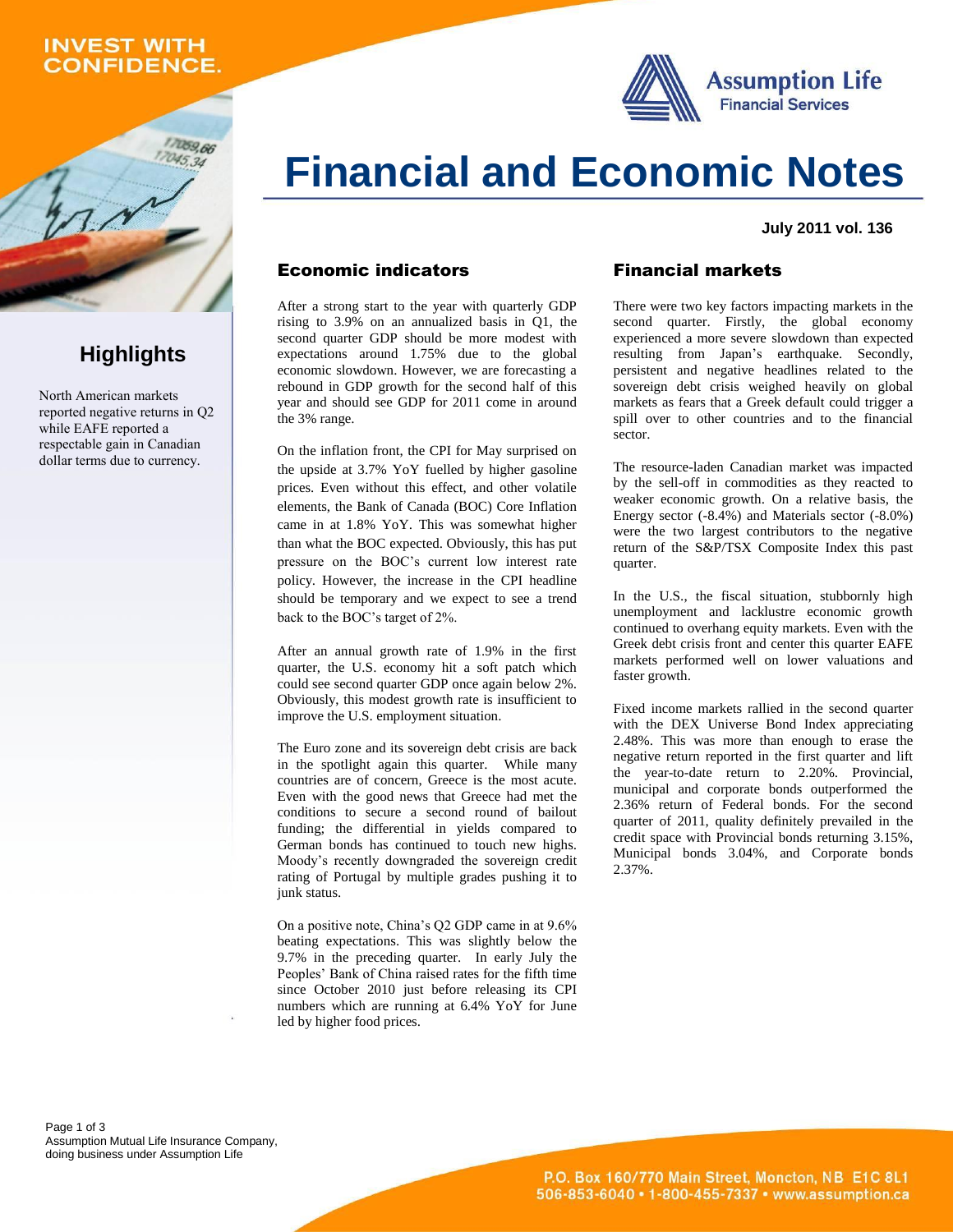### **INVEST WITH ONFIDENCE.**

17059,66  $17045,34$ 



# **Financial and Economic Notes**

# Assumption Life Investment Funds Applicable for Registered Pension Plan clients only

## Gross returns as of June 30, 2011

| <b>FUNDS</b>                               | 1 MTH            | <b>YTD</b>    | 1 year        | 2 years       | 3 years       | 4 years       | 5 years       |
|--------------------------------------------|------------------|---------------|---------------|---------------|---------------|---------------|---------------|
|                                            | $\frac{0}{0}$    | $\frac{0}{0}$ | $\frac{6}{6}$ | $\frac{6}{6}$ | $\frac{0}{0}$ | $\frac{0}{0}$ | $\frac{0}{0}$ |
| <b>ASSUMPTION / LOUISBOURG FUNDS</b>       |                  |               |               |               |               |               |               |
| <b>Balanced Fund - RPP</b><br>Multi-Index  | $-1.4$<br>$-1.6$ | 1.9<br>1.5    | 13.0<br>13.6  | 9.3<br>10.3   | 2.6<br>2.6    | 1.8<br>2.1    | 3.8<br>4.4    |
| <b>Canadian Dividend Fund</b>              | $-2.4$           | 5.4           | 30.7          | 21.0          | 3.4           | 3.5           | 6.5           |
| S&P / TSX Index                            | $-3.3$           | 0.2           | 20.9          | 16.3          | 0.2           | 1.8           | 5.7           |
| <b>U.S. Equity Fund (\$CAN)</b>            | $-1.7$           | 4.4           | 18.2          | 9.0           | 2.8           | $-0.9$        | 2.0           |
| S&P 500 Index (\$ CAN)                     | $-2.2$           | 2.8           | 18.8          | 11.4          | 1.5           | $-3.4$        | 0.0           |
| <b>Money Market Fund</b>                   | 0.1              | 0.6           | 1.0           | 0.7           | 1.4           | n/a           | n/a           |
| SCM 91 Day T-Bills                         | 0.1              | 0.5           | 0.9           | 0.6           | 1.1           | n/a           | n/a           |
| <b>Canadian Equity Fund</b>                | $-4.0$           | $-0.7$        | 22.9          | 12.0          | $-2.0$        | $-0.8$        | 2.5           |
| S&P / TSX Index                            | $-3.3$           | 0.2           | 20.9          | 16.3          | 0.2           | 1.8           | 5.7           |
| <b>Fixed Income Fund</b>                   | 0.1              | 2.4           | 5.2           | 7.0           | 6.9           | 6.4           | 6.0           |
| <b>SCM Universe Bond Index</b>             | 0.1              | 2.2           | 4.7           | 5.8           | 6.2           | 6.3           | 6.0           |
| <b>Growth Portfolio</b>                    | $-2.6$           | 1.5           | n/a           | n/a           | n/a           | n/a           | n/a           |
| Multi-Index                                | $-2.7$           | 1.0           | n/a           | n/a           | n/a           | n/a           | n/a           |
| <b>Balanced Growth Portfolio</b>           | $-2.0$           | 1.8           | n/a           | n/a           | n/a           | n/a           | n/a           |
| Multi-Index                                | $-2.1$           | 1.2           | n/a           | n/a           | n/a           | n/a           | n/a           |
| <b>Balanced Portfolio</b>                  | $-1.4$           | 1.9           | n/a           | n/a           | n/a           | n/a           | n/a           |
| Multi-Index                                | $-1.4$           | 1.5           | n/a           | n/a           | n/a           | n/a           | n/a           |
| <b>Conservative Portfolio</b>              | $-0.7$           | 2.3           | n/a           | n/a           | n/a           | n/a           | n/a           |
| Multi-Index                                | $-0.7$           | 1.8           | n/a           | n/a           | n/a           | n/a           | n/a           |
| <b>MONTRUSCO BOLTON FUNDS</b>              |                  |               |               |               |               |               |               |
| <b>Small Cap. Canadian Equity Fund</b>     | $-5.4$           | $-4.3$        | 28.6          | 39.0          | 9.6           | 7.1           | 9.9           |
| <b>BMO NB Small Cap Weighted Index</b>     | $-6.4$           | $-5.6$        | 32.1          | 35.3          | 6.8           | 0.6           | 5.4           |
| <b>TSX Momentum</b>                        | $-2.8$           | 4.6           | 34.9          | 30.8          | $-0.4$        | 4.8           | 10.6          |
| S&P / TSX Index                            | $-3.3$           | 0.2           | 20.9          | 16.3          | 0.2           | 1.8           | 5.7           |
| <b>FIDELITY FUNDS</b>                      |                  |               |               |               |               |               |               |
| <b>Canadian Opportunities Fund</b>         | $-5.2$           | $-1.4$        | 25.7          | 28.2          | 9.8           | 8.6           | 10.9          |
| S&P / TSX Small and Mid Cap Combined Index | $-4.6$           | $-1.1$        | 28.8          | 28.9          | 5.4           | 3.0           | 5.7           |
| <b>True North Fund</b>                     | $-2.4$           | 0.4           | 19.5          | 14.5          | $-1.2$        | 1.8           | 7.0           |
| S&P / TSX Index                            | $-3.3$           | 0.2           | 20.9          | 16.3          | 0.2           | 1.8           | 5.7           |
| <b>Overseas Fund</b>                       | $-2.0$           | 0.4           | 19.6          | 9.5           | $-2.8$        | $-7.3$        | $-1.3$        |
| <b>MSCI EAFE Index</b>                     | $-1.7$           | 1.8           | 18.5          | 7.0           | $-3.6$        | $-6.4$        | $-1.4$        |
| <b>Global Health Care Fund</b>             | $-2.1$           | 8.8           | 16.0          | 10.9          | 5.9           | 2.4           | 4.2           |
| Goldman Sachs HealthCare Index             | $-2.0$           | 9.9           | 16.8          | 8.5           | 5.1           | 0.4           | 1.9           |
| <b>Global Technology Fund</b>              | $-3.4$           | $-3.9$        | 16.6          | 11.5          | 5.2           | $-0.2$        | 3.9           |
| Goldman Sachs Technology Index             | $-3.3$           | $-2.7$        | 12.7          | 9.2           | 2.2           | $-1.7$        | 2.1           |
| <b>Europe Fund</b>                         | $-2.4$           | 2.7           | 25.2          | 12.0          | -6.0          | $-2.9$        | 4.3           |
| <b>MSCI</b> Europe Index                   | $-2.3$           | 5.9           | 23.5          | 9.3           | $-3.6$        | $-6.7$        | $-0.8$        |
| <b>American Disciplined Equity Fund</b>    | $-2.7$           | 0.6           | 19.3          | 11.1          | $-0.6$        | n/a           | n/a           |
| S&P 500 Index (\$CAN)                      | $-2.1$           | 2.8           | 18.8          | 11.4          | 1.5           | n/a           | n/a           |
| <b>NorthStar Fund</b>                      | $-1.4$           | 0.9           | 18.1          | 15.0          | 1.7           | n/a           | n/a           |
| MSCI World Index                           | $-2.0$           | 2.1           | 18.7          | 9.2           | $-1.4$        | n/a           | n/a           |
| <b>Monthly Income Fund</b>                 | $-0.9$           | 6.6           | 18.6          | 18.5          | 8.7           | n/a           | n/a           |
| Multi-Index                                | $-1.6$           | 1.5           | 13.6          | 10.3          | 2.6           | n/a           | n/a           |
| <b>Canadian Asset Allocation Fund</b>      | $-2.0$           | $-0.4$        | 14.4          | 11.4          | 3.5           | n/a           | n/a           |
| Multi-Index                                | $-1.6$           | 1.5           | 13.6          | 10.3          | 2.6           | n/a           | n/a           |
| <b>Far East Fund</b>                       | $-4.2$           | $-2.3$        | n/a           | n/a           | n/a           | n/a           | n/a           |
| MSCI AC FE ex Jap (G)                      | $-3.1$           | $-0.4$        | n/a           | n/a           | n/a           | n/a           | n/a           |

Page 2 of 3 Assumption Mutual Life Insurance Company, doing business under Assumption Life